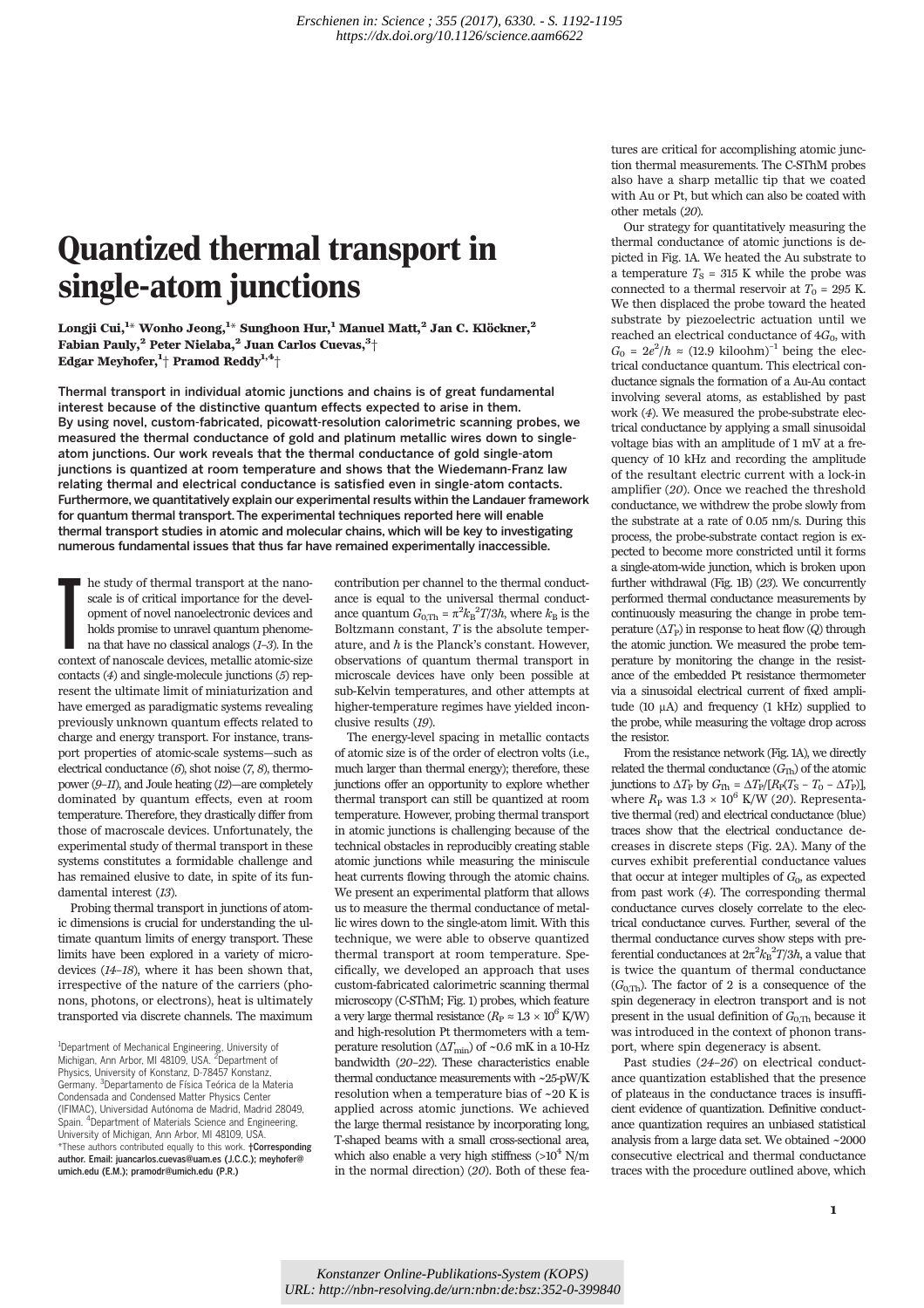Fig. 1. Experimental setup and scanning electron microscopy (SEM) images of the scanning thermal probes. (A) Schematic of a calorimetric scanning thermal microscopy (C-SThM) probe, which is used to make atomic junctions with a heated metallic substrate. The tip and substrate coatings can be either Au or Pt. The electrical conductance of the tip-substrate junction is monitored by applying a small sinusoidal voltage bias and measuring the resultant current. The resistance of the Pt resistance thermometer is monitored by applying a sinusoidal current (amplitude  $I_f$ ) and recording the voltage output  $(V_f)$ . A thermal resistance network describes the resistances of the atomic chain  $[R_{\rm Atom} = (G_{\rm Th})^{-1}]$ and the scanning probe  $(R_P)$ , as well as the heat current flow ( Q, red arrow). The substrate, thermal reservoir, and tip temperatures are indicated by  $T_S$ ,  $T_O$ , and  $T_P$ , respectively. (B) Schematics of the atomic chains forming, narrowing, and breaking during the withdrawal of the probe from the heated substrate. (C) SEM image (side view) of a scanning probe with two long and stiff T-shaped SiN $_{\mathsf{x}}$  beams. (D) SEM image (top view) of the scanning probe, featuring a Au-coated tip (inset) and a serpentine Pt thermometer.

 $\mathbf{A}$ 

Fig. 2. Thermal conductance quantization in Au atomic junctions. (A) Representative traces of thermal and electrical conductances measured while reducing the transverse constriction of Au atomic junctions by displacing the Au tip of the C-SThM probe away from the Au substrate. The thermal (red) and electrical (blue) conductance traces are plotted in units of  $2\pi^2 k_B^2 / 7/3h$  (2 $G_{0,\text{Th}}$ , twice the thermal conductance quantum) and  $2e^2/h$  (G<sub>0</sub>, the electrical conductance quantum), respectively. (B) Histogram of the ratio of the thermal conductance to the electrical conductance, showing good agreement with the Lorenz number (L/L<sub>0</sub>). The color bar indicates the number of counts, increasing from white to red. (**C** and **D**) Electrical and thermal conductance histograms obtained from 2000 concurrently measured electrical and thermal conductance traces (without any data selection), similar to those shown in  $(A)$ . (E) A joint plot of the electrical and thermal conductance traces shows the tight correlation between the occurrence of electrical and thermal conductance quantization. (F) Analysis of the data in (C) and (D) shows that the Wiedemann-Franz law accurately predicts the thermal conductance of Au atomic junctions (the peak is at 1.06). a.u., arbitrary units.





 $1.2$ 





 $Counts(a.u.)$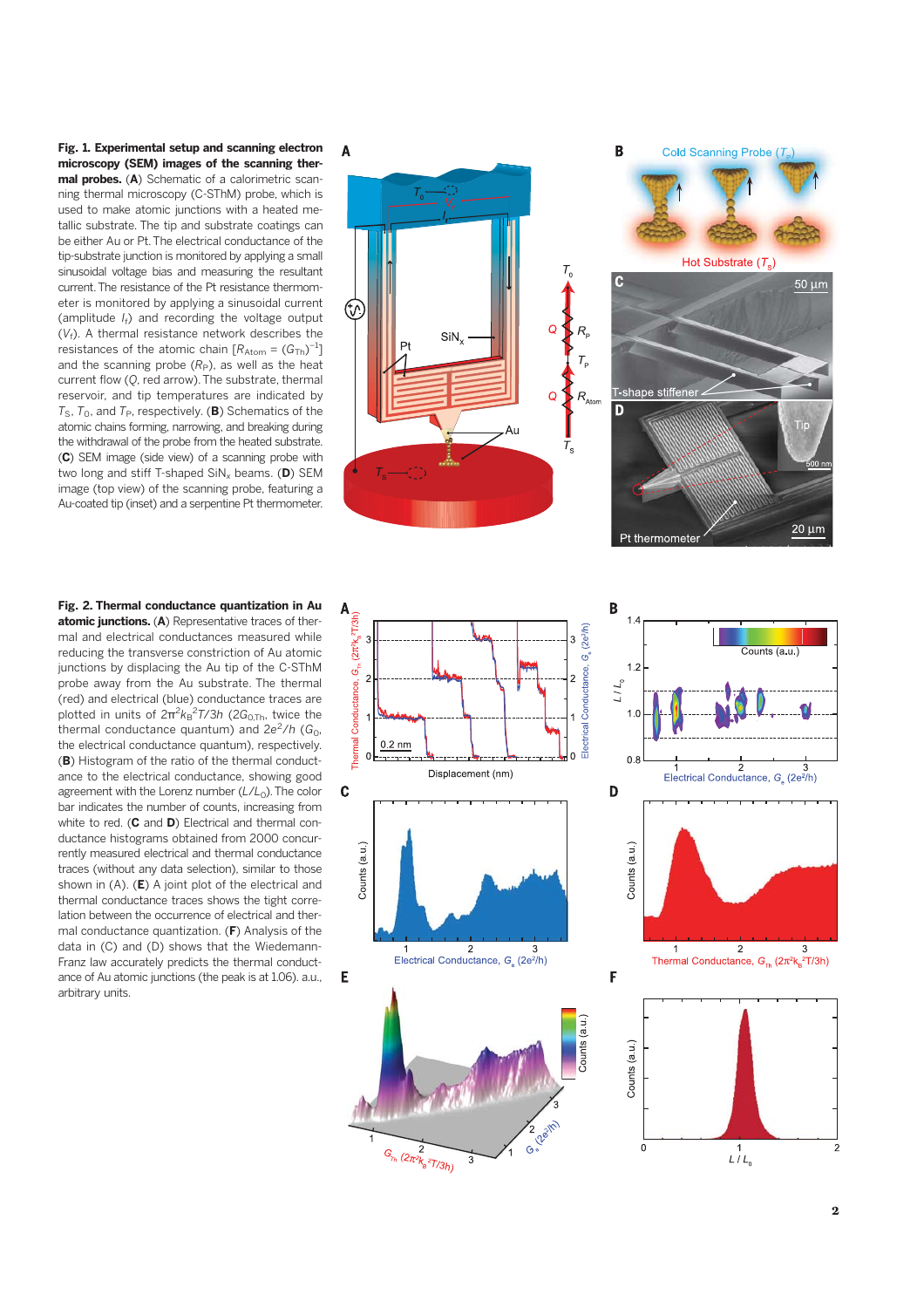

Fig. 3. Computations of thermal conductance in Au atomic junctions. (A) Computed thermal conductance as a function of temperature for the Au atomic junction geometry shown in the inset. The total thermal conductance  $G_{\text{Thtotal}}$  (black), the electronic contribution  $G_{\text{The}}$  (blue), and the phononic contribution  $G_{Th,ph}$  (red) to thermal conductance are shown.  $G_{Th,ph}$  is almost negligible at room temperature. (**B**) The total electronic transmission  $\tau_{total}$  and the individual electronic transmission coefficients  $\tau_1$  to  $\tau_4$ , as a function of the energy (measured with respect to the Fermi energy  $E_F$ ) for the contact geometry in the inset of (A). The electronic transmission is dominated by a single (spin-degenerate) conduction channel. (C) Electrical and electronic thermal conductance histograms obtained from 100 MD simulations of the formation of Au atomic contacts at room temperature (insets show representative electrical and thermal conductance traces obtained from these simulations). (D) Lorenz ratio ( $L/L<sub>O</sub>$ ) as a function of the electrical conductance  $G<sub>e</sub>$  of the Au contacts, as obtained from the histograms in (C).The ratio is very close to 1. Deviations are below 1%, which shows that the Wiedemann-Franz law is fulfilled with good accuracy, irrespective of the contact size.

yielded electrical and thermal conductance histograms with clear peaks at  $1G_0$  and  $2G_{0,\text{Th}}$ , respectively (Fig. 2, C and D). The thermal conductance histogram is broader than its electrical counterpart because the time constant for our thermal measurements  $(-25 \text{ ms})$   $(20)$  is larger than that for our electrical measurements  $($ ~10  $\mu$ s).

The close correlation between the thermal and electrical conductances (Fig. 2A) provides important information regarding the validity of the Wiedemann-Franz law, which relates the electronic contribution of the thermal conductance,  $G_{\text{The}}$ , to the electrical conductance,  $G_{\text{e}}$ , by  $G_{\text{Th,e}} = L_0 T G_e$ , where  $L_0 = (\pi^2/3)(k_B/e)^2$  is the Lorenz number (27). Because this basic law was originally derived with semiclassical arguments and is approximately obeyed in macroscopic wires of standard metals (27), it is unclear whether it should remain valid in metallic atomic junctions, where the transport mechanisms are different (28). To test the validity of the Wiedemann-Franz law in atomic junctions, we used the data in Fig. 2A to obtain the Lorenz ratio,  $L/L_0 = G_{\text{Th}}/L_0 G_{\text{e}} T$ , as a function of  $G_e$ . Here,  $T = 305$  K is the average temperature of the tip and the sample. This process was repeated for each set of curves shown in Fig. 2A, and the data from all four curves were collected into the two-dimensional (2D) histogram shown in Fig. 2B (20). It is clear from the data that the value of  $L/L_0$  is very close to 1.

We plotted a 3D histogram from 2000 concurrently measured electrical and thermal conductance traces, without any data selection (Fig. 2E) (20). The histogram features a large peak corresponding to  $(G_0, 2G_{0,\text{Th}})$ , showing that the electrical and thermal conductance quantization occurs concurrently and that the quantized state is a statistically favored atomic configuration. This close correlation is also reflected in the 2D histogram (Fig. 2F), where we computed  $L/L_0 = G_{\text{Th}}/L_0 G_{\text{e}} T =$ 1.06 as mean value from the 2000 traces (20). The small increase above 1.00 is primarily due to contributions from phonons to the thermal conductance, which we estimate to add ~5 to 10% (see below). The increase in  $L/L_0$  could also reflect small contributions (~10 to 20 pW/K) from nearfield radiative heat transfer (29) and even smaller contributions from the overestimation of the thermal conductance during periods of rapid transition in the electrical conductance, when the thermal response lags the electrical response.

To unambiguously identify the origin of our quantization observations, we used customdeveloped methods to compute the thermal and electrical conductance of Au atomic-size contacts within the framework of the Landauer-Büttiker formalism for coherent transport. We exactly simulated the experiments by using a combination of molecular dynamics (MD) (11, 30, 31), density functional theory (DFT) (32, 33), and nonequilibrium Green's function techniques to describe the contributions of both electrons and phonons to the thermal conductance (20). Our MD simulations (movies S1 to S6) show that when the electrical conductance is  $G_0$ , the atomic junction typically has an atomic "dimer" bridge geometry, similar to that shown in the inset of Fig. 3A. Our DFT-based calculations (Fig. 3A) for the electrical and thermal transport for a dimer geometry show that the thermal conductance at room temperature is dominated by the electronic contribution, with phonons giving only ~4% of the total signal, which is similar to the case of bulk Au wires (34). We also found that the electronic contribution at room temperature in this example is  $G_{\text{The}} \approx 0.59 \text{ nW/K}$ , which is close to twice the thermal conductance quantum. The reason for this quantized thermal conductance is apparent from Fig. 3B, where we show that electronic transmission is dominated by a single (spin-degenerate) conduction channel and has a value very close to 1. This fact, taken together with the smooth energy dependence of the electronic transmission around the Fermi energy (20), leads to excellent agreement with the Wiedemann-Franz law:  $G_{\text{The}} \approx L_0 T G_e \approx 2 G_{0,\text{The}}$ . Therefore, we conclude that for one-atom Au junctions, the observed thermal conductance quantization is intricately linked to the electronic structure of this monovalent metal.

Having established the origin of thermal conductance quantization and the small contribution of phonons, we focused on the analysis of  $G_{\text{The}}$  to systematically study the validity of the Wiedemann-Franz law for Au contacts of arbitrary size. For this purpose, we performed 100 simulations of the formation of Au junctions at 300 K while computing the electrical and thermal conductance for the transient geometries. We present histograms constructed from the electrical and thermal conductance traces (Fig. 3C). The electrical conductance histogram is dominated by a peak close to  $1G_0$ , which is due to preferential formation of one-atom-thick contacts and short atomic chains (11). The corresponding histogram for the thermal conductance (normalized by  $2G_{0,\text{Th}}$ ) shows a very close correlation with the electrical one. Therefore, the Wiedemann-Franz law,  $G_{\text{The}} \approx L_0 T G_e$ , holds almost exactly, irrespective of the electrical conductance value (i.e., contact size) (Fig. 3D). Although some fine details of the experimental histograms are not reproduced, these computational results are in excellent agreement with our experiments (Fig. 2) and provide compelling evidence that the quantized thermal